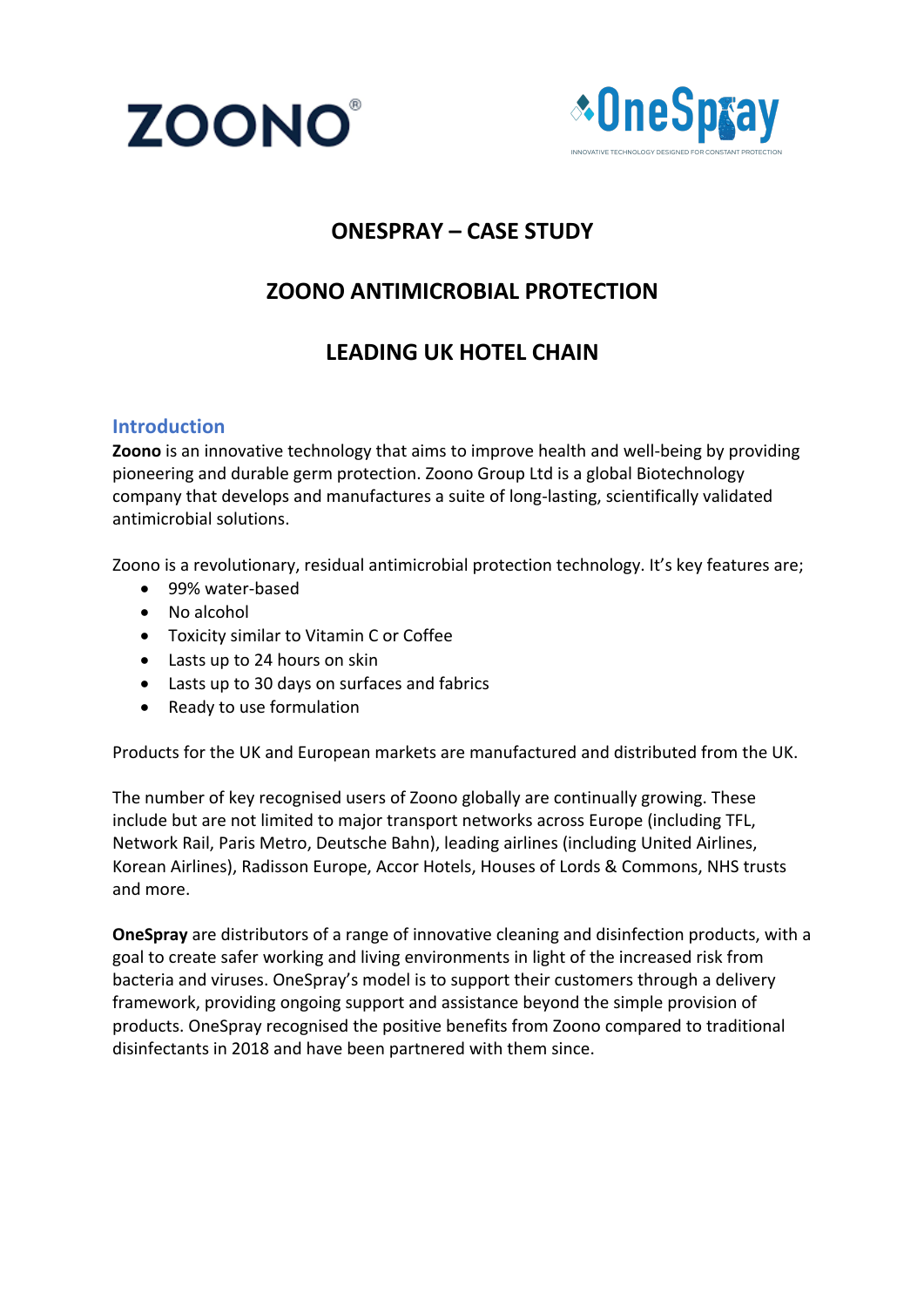# **ZOONO**



#### **Case Study Key Highlights**

Following a successful trial, a leading UK hotel chain has implemented Zoono for its hightouchpoint cleaning, across all UK sites. The key highlights were;

- Trial completed across 10 hotels versus 'control' (non-Zoono treated) hotels
- Proven to be significantly more effective in reducing contamination via ATP testing than existing protocols
- Driven a seven-figure cost-saving per annum versus existing protocols
- Resulting in the full transition from the existing 'continual touchpoint cleaning' practice to a more effective, efficient and structured Zoono programme
- Easy implementation programme

### **The Zoono Technology**

Zoono is a non-leaching, colourless and alcohol-free sanitiser that will modify the way the surface interacts with microbes. Zoono Microbe Shield ("**Z71**") is scientifically proven to be a longer-lasting, water-based protectant that has a similar toxicity level to Vitamin C.

Zoono provides an invisible protective barrier that covalently bonds to a range of surfaces to provide long-lasting protection against numerous pathogens including bacteria, fungi and viruses. A positively charged layer of microscopic pins attract and lyse negatively charged pathogens. This invisible layer of pins causes the cell wall to rupture, resulting in the pathogen breaking up with lethal effect.

It is well documented that bacteria and viruses can last for long periods of time on hands and surfaces. It is also evident that traditional disinfection has limited disruptive effect, as they are only active in their wet phase, allowing recontamination to occur once the surface has dried. Surfaces that look and smell clean can quickly become a source of numerous pathogens, enabling the spread and transmission of disease.

This is where Zoono products come into play. Zoono bridges the gap between routine cleaning processes, modifying the surface to be disruptive to bacteria and viruses. Zoono works as part of an enhanced solution for Infection Prevention and Control.

Zoono has quantitative data supporting its efficacy from many internationally recognised laboratories, alongside a growing collection of real-world case study data.

#### **The Trial**

The purpose of the trial was to enable the leading UK hotel chain to compare the efficacy and efficiency of their existing 'continual high touchpoint cleaning' programme versus a Zoono-led alternative.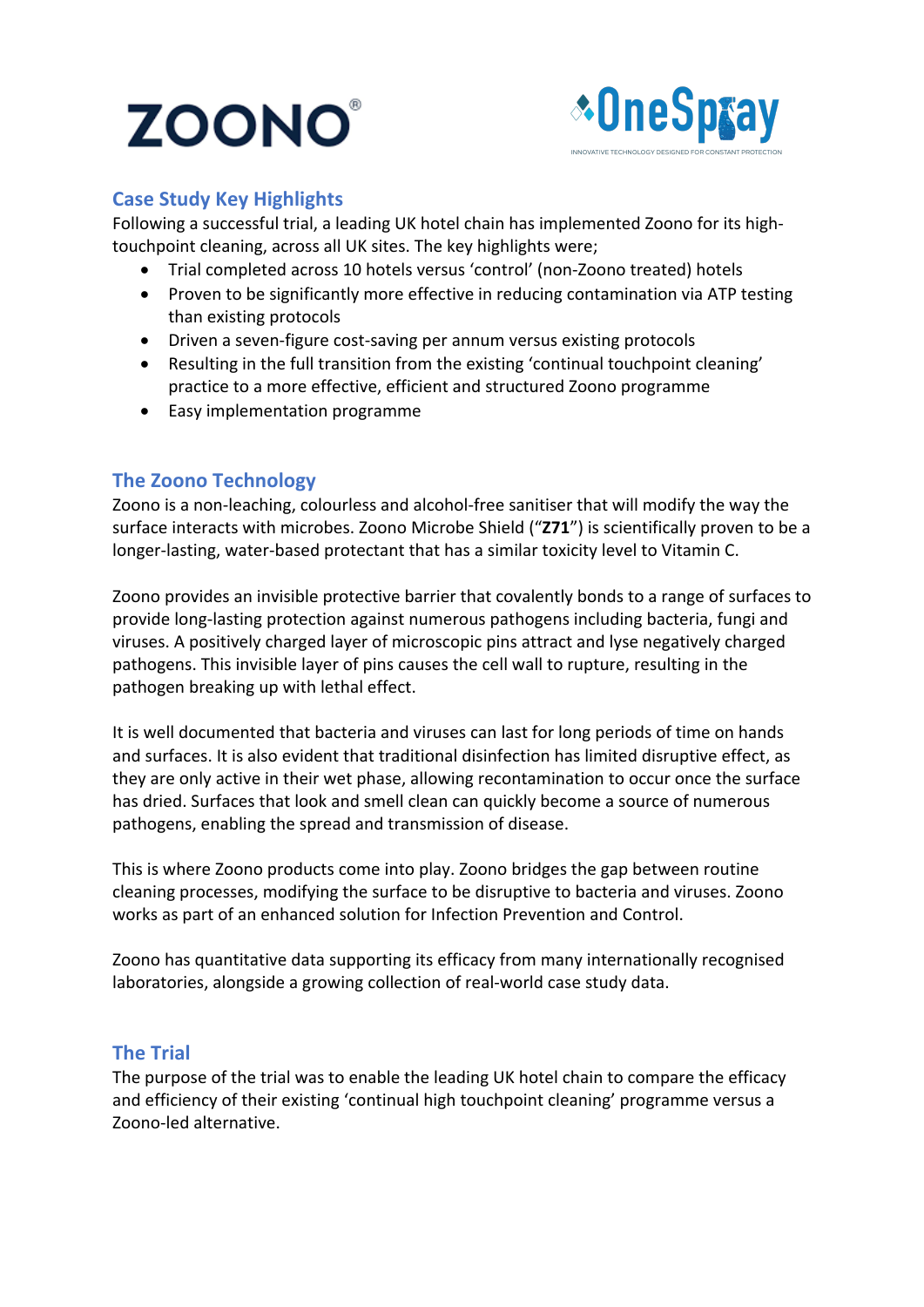



In October 2020, Channel 4's Despatches focused on studying high touchpoint cleaning procedures being used and the resultant effect on microbial activity across 4 organisations – a supermarket chain, coffee shop chain, hotel group and on London Buses. Multiple samples were taken from each scenario and tested in laboratories to evaluate the success. Of the samples taken, a large number were found to be highly contaminated therefore highlighting the limitation of this process. The exception to this was that of the London Buses – the one site which was being treated with Zoono (products used were not stated in the documentary).

The resulting conclusion was that continual and ongoing cleaning can be ineffective and due to a lack of consistency, human error and impracticality. It is also a cost-inefficient process, from both excessive product and labour costs.

The trial within the hotel chain was conducted across 10 sites over the course of one month. A selection of high touchpoint areas were treated with Zoono at the start of this period, with regular cleaning thereafter only. Over the course of the trial, ATP testing was taken at regular intervals to monitor the environmental contamination of these areas versus non-Zoono control areas.

ATP is a measure of a molecule called Adenosine Triphosphate which is present in all living organisms and is measured in Relative Light Units (RLU). Whilst ATP is a measure of all living matter, it is widely accepted within the food and healthcare industries as a quick, useful measure of environmental contamination.

The results conclusively showed superior results in the Zoono treated sites versus control areas to levels considered to be food-safe (below 30 RLU).

Separately, a consultancy firm was engaged with to undertake a detailed savings analysis, including time-in-motion studies. This proved that switching to a more effective Zoono-led programme also led to a seven-figure cost saving per annum versus the existing process.

#### **The Result**

Subsequently, following the completion of the trial, the hotel chain transitioned from their existing processes to utilising Zoono for key touchpoint cleaning across all of their UK sites once every 30 days, alongside regular cleaning.

The product is applied using simple 300ml Flairosol spray bottles, which release the product as a controlled and fine mist. There are multiple application options available.

Due to ease of use and the lack of toxicity, the implementation and rollout process across all UK sites was a relatively simple exercise.